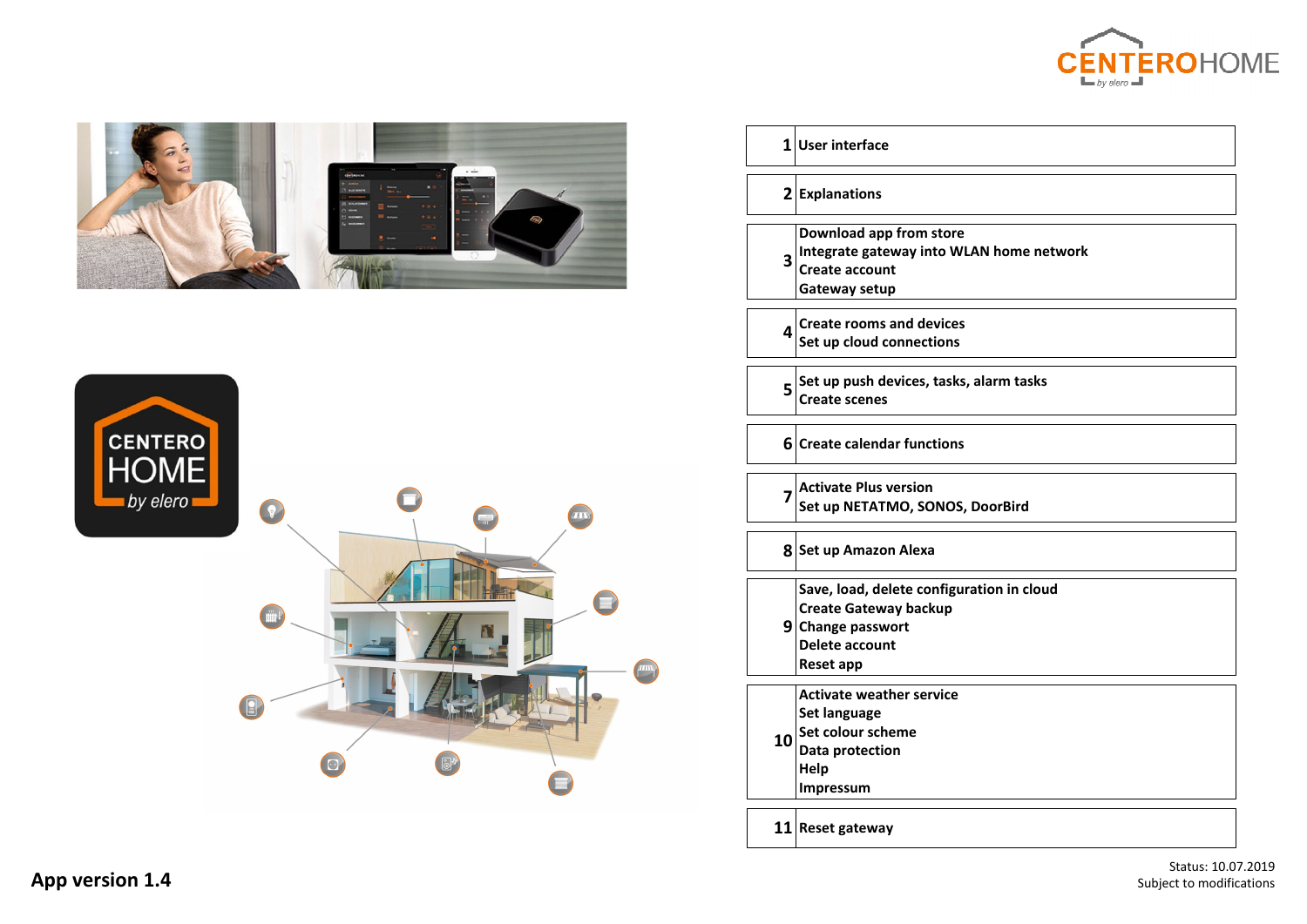

## **User interface**

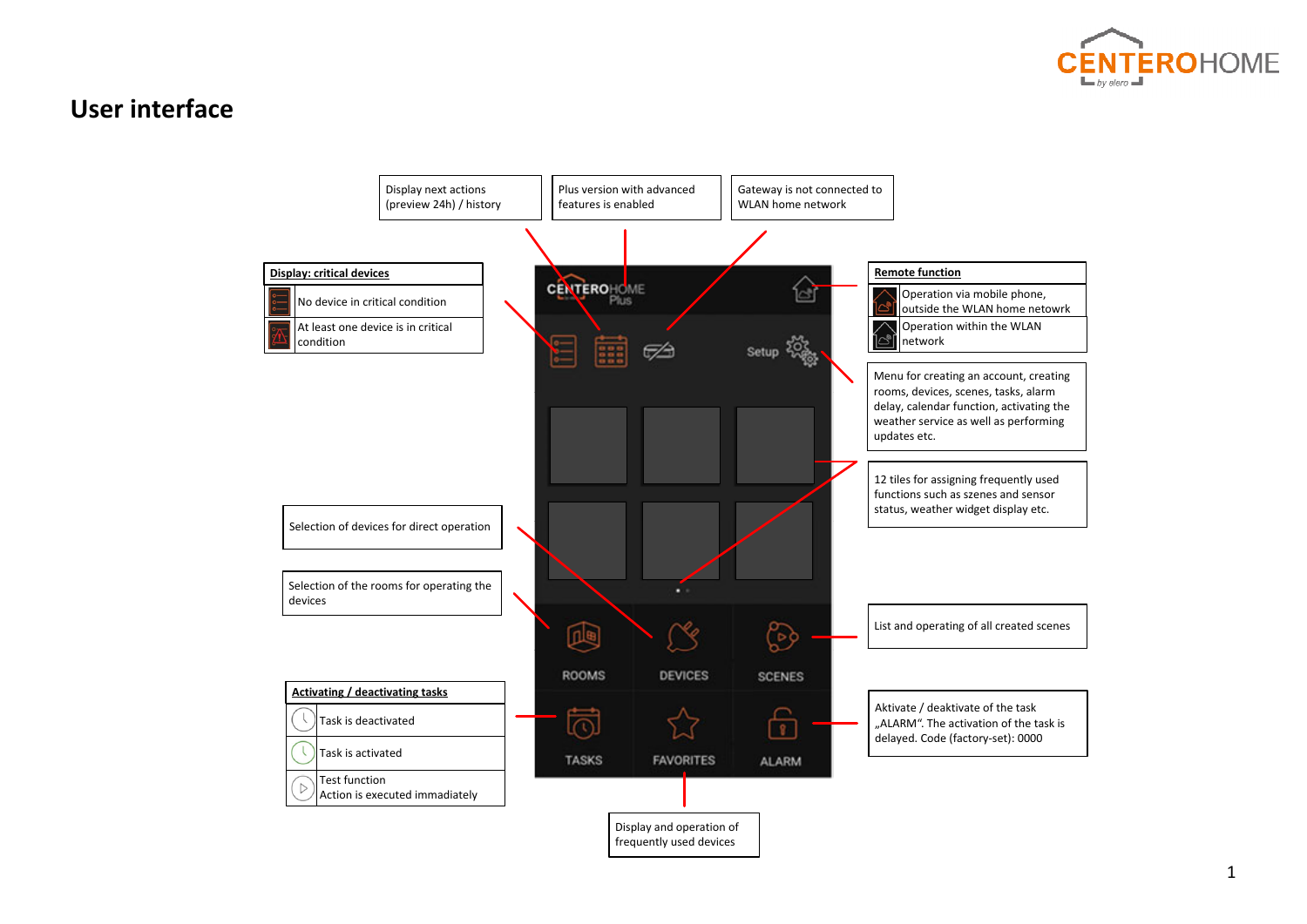

## **Explanations**

#### **Creating rooms and devices**

As a first step, all rooms are created. The devices are bound in to the rooms. It makes sense to select the room-to-device assignment analogous to the real conditions.

#### **Tasks**

A task is used to perform cross-device automations with multi-level conditions (if/then) and triggers (e.g. sensors, device states, time) as well as messaging.

### **Scene**

A scene is a chain of commands or a sequence of individual commands. This is triggered by a single keystroke. In this way, all individual commands available to the system can be linked to form individual scenarios. The lists of individual commands and pauses stored in a scene are then automatically executed one after the other (not simultaneously) according to the sequence of the individual command entries.

### **Critical device**

This function can be used to mark a device whose position can be critical during the user's absence, e.g. an extended awning. Based on the notification, the user can react accordingly.

### **Action list**

If the same actions are often required together to create tasks, they can be combined under setup/tasks/action lists. Tasks can thus be created comfortably.

### **Cloud trigger / Cloud actions**

If the same cloud triggers or cloud actions are often required together to create tasks, they can be combined under setup/tasks/cloud. Tasks can thus be created comfortably.

### **Alarm task**

CenteroHome is equipped with an alarm feature that makes your home a little safer during your absence. It is very easy to configure and use. The triggers and actions of the alarm can be individually configured, and it is also possible to activate the alarm task with a delay by setting a time of up to 120 seconds. This is useful, for example, if you are using a motion sensor and still need some time to leave the detection area of the sensor after the active switching.

Activating/deactivating is possible at home in your own network as well as remotely in remote mode. Basically it is necessary to enter a 4-digit pin.

### **Weather service on start page**

If no Netatmo weather station has been programmed, the current weather can alternatively be displayed via a weather service on the start page. To get relatively accurate weather data and forecasts, it is important to specify the location or GPS coordinates of the location.

#### **Calendar**

This function is used to execute calendar-based events (if/then) in a defined period (for example, during the vacation period). This is done in 2 steps:

1. In a daily routine events (if/then) are programmed, e.g. if 19:00 o'clock, then close roller shutter. 2. The schedule is assigned to calendar days.

### **Priority (tasks, calendar)**

If the selection "Priority" is selected during the creation of a task or daily schedule in the device action, the device command is always executed when the task/daily schedule is executed. Even if the device is not in automatic mode otherwise.

## **Explanation of illustrations**

| Command to be executed                                |
|-------------------------------------------------------|
| There ist a change to an external app / email address |
| Notice / Tip without executing a command / an action  |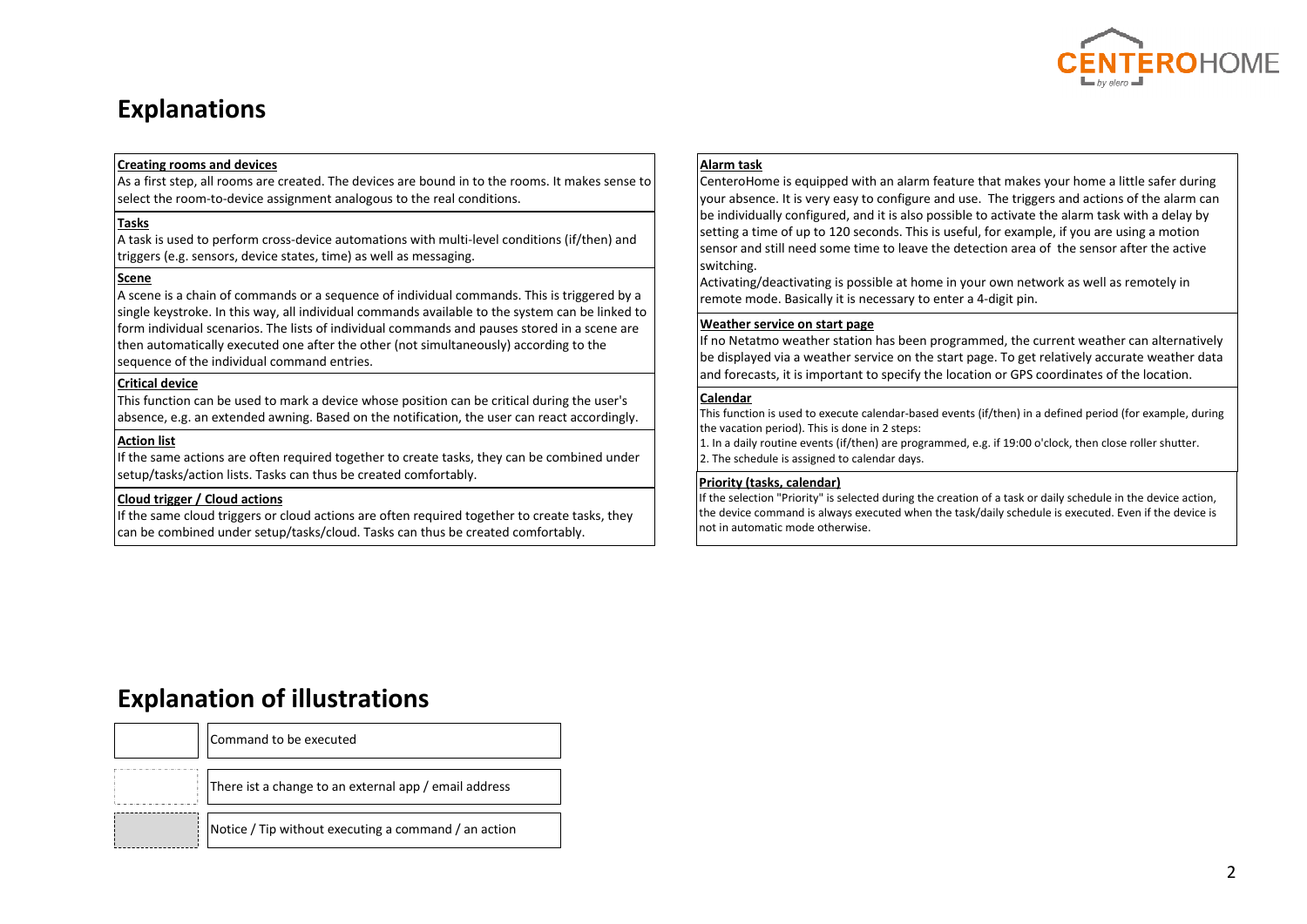

# **Start-up**

### **1) Download app from store and integrate gateway into WLAN home network**

1a) New gateway without pre-configuration

1b) Preconfigured gateway with app CenteroConnect

1c) Load configuration



### **3) Gateway setup**

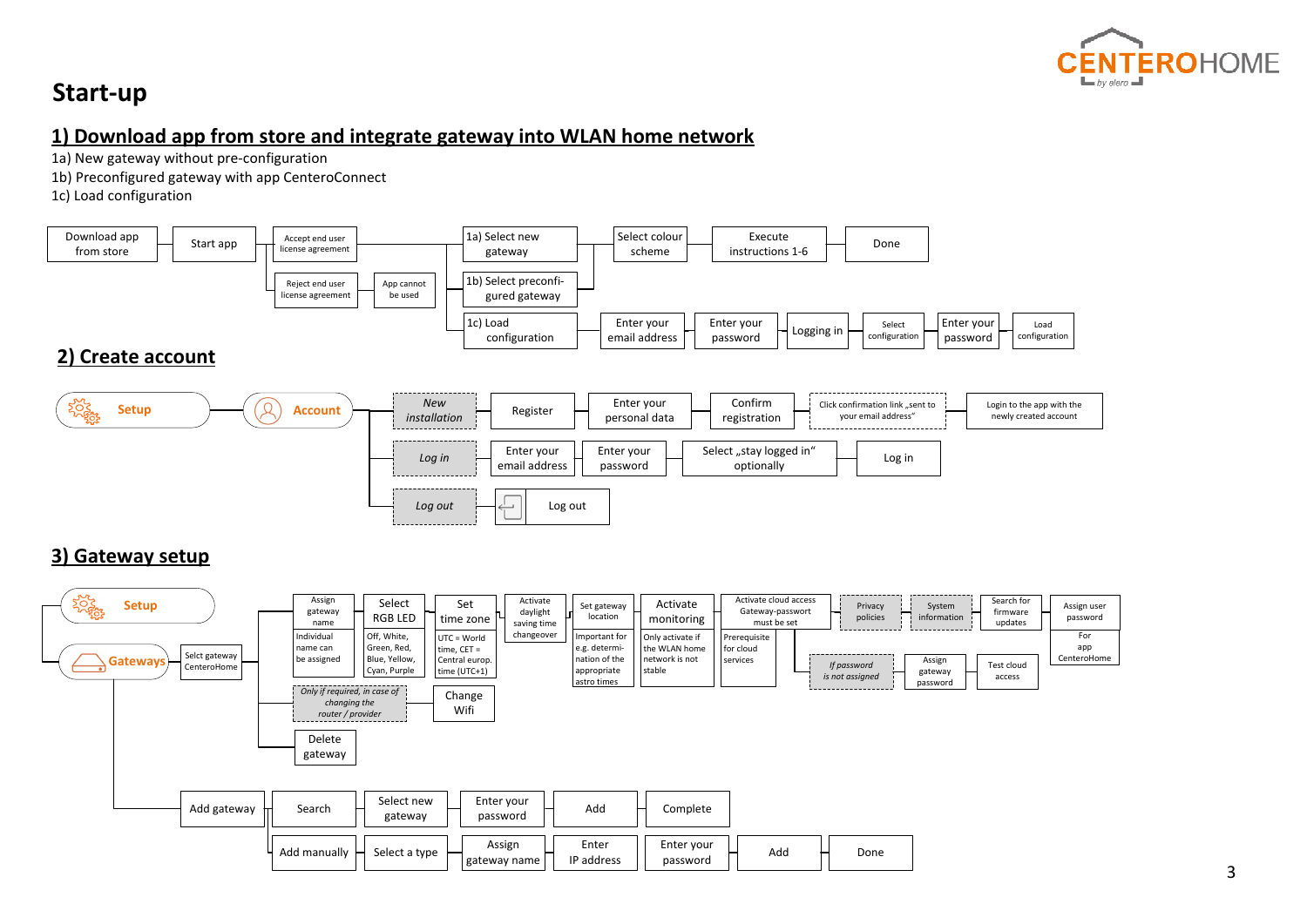### **Create rooms and devicesSet up cloud connections**



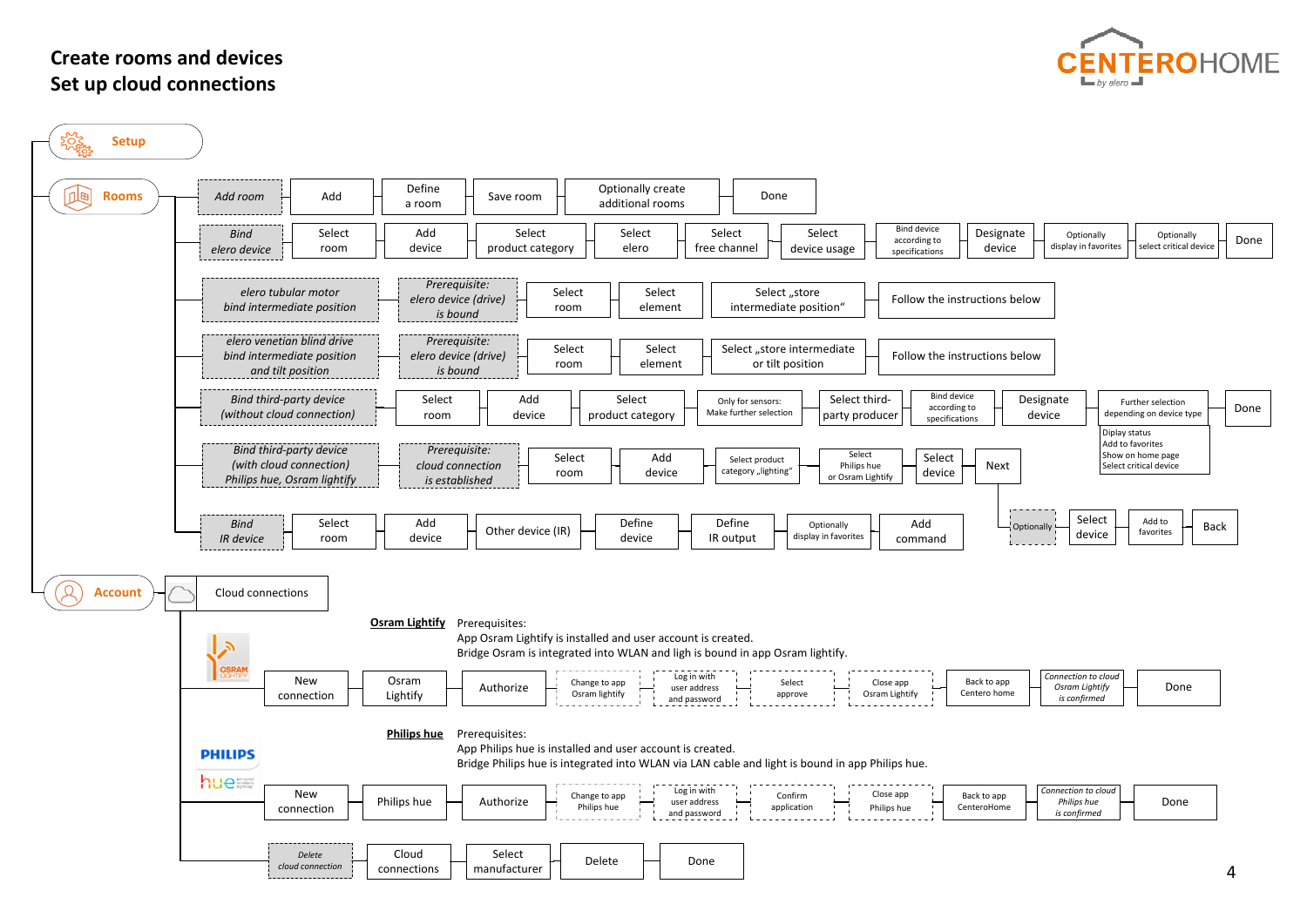# **Set up push devices, tasks, alarm tasks Create scenes**



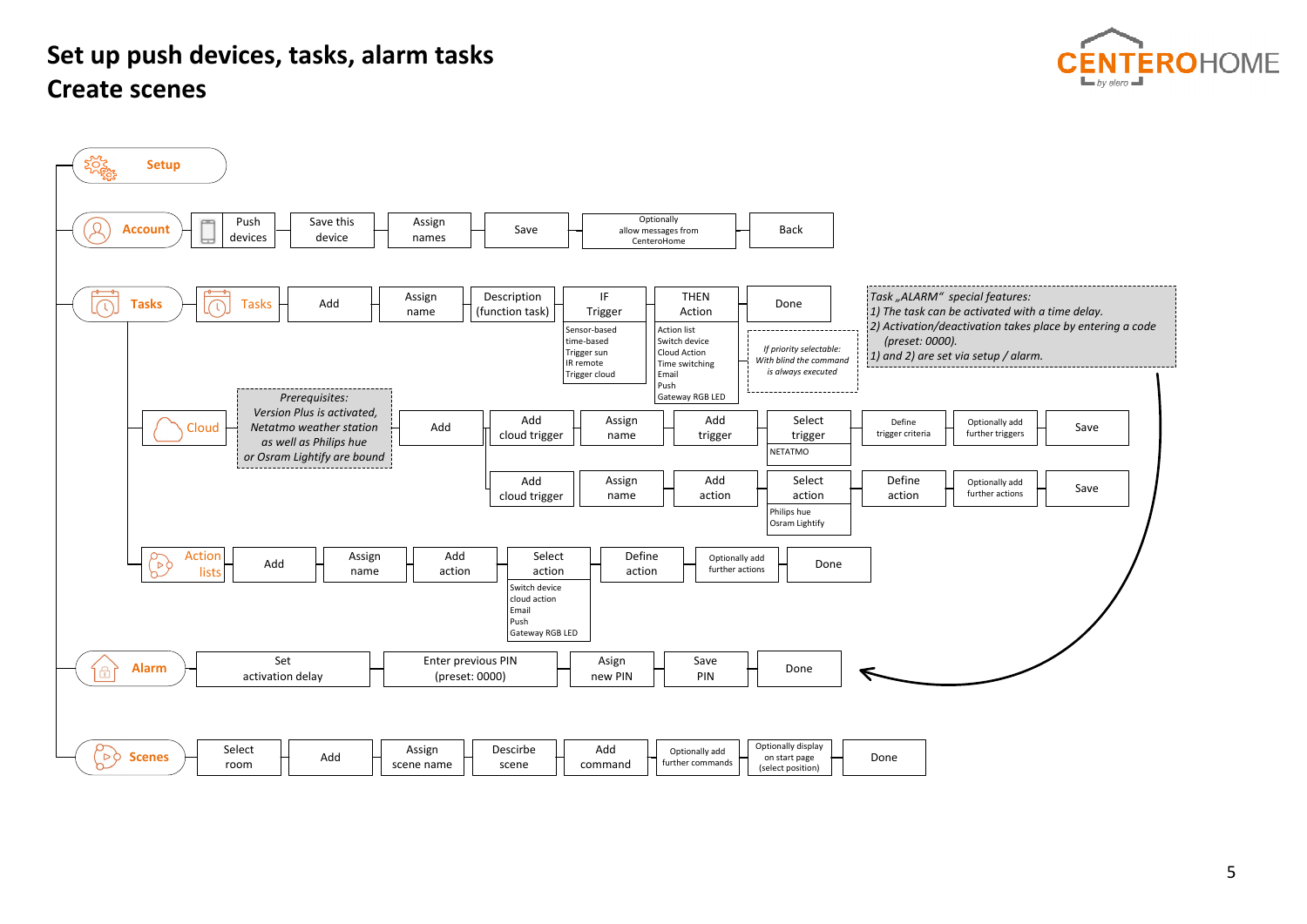## **Create calendar function**



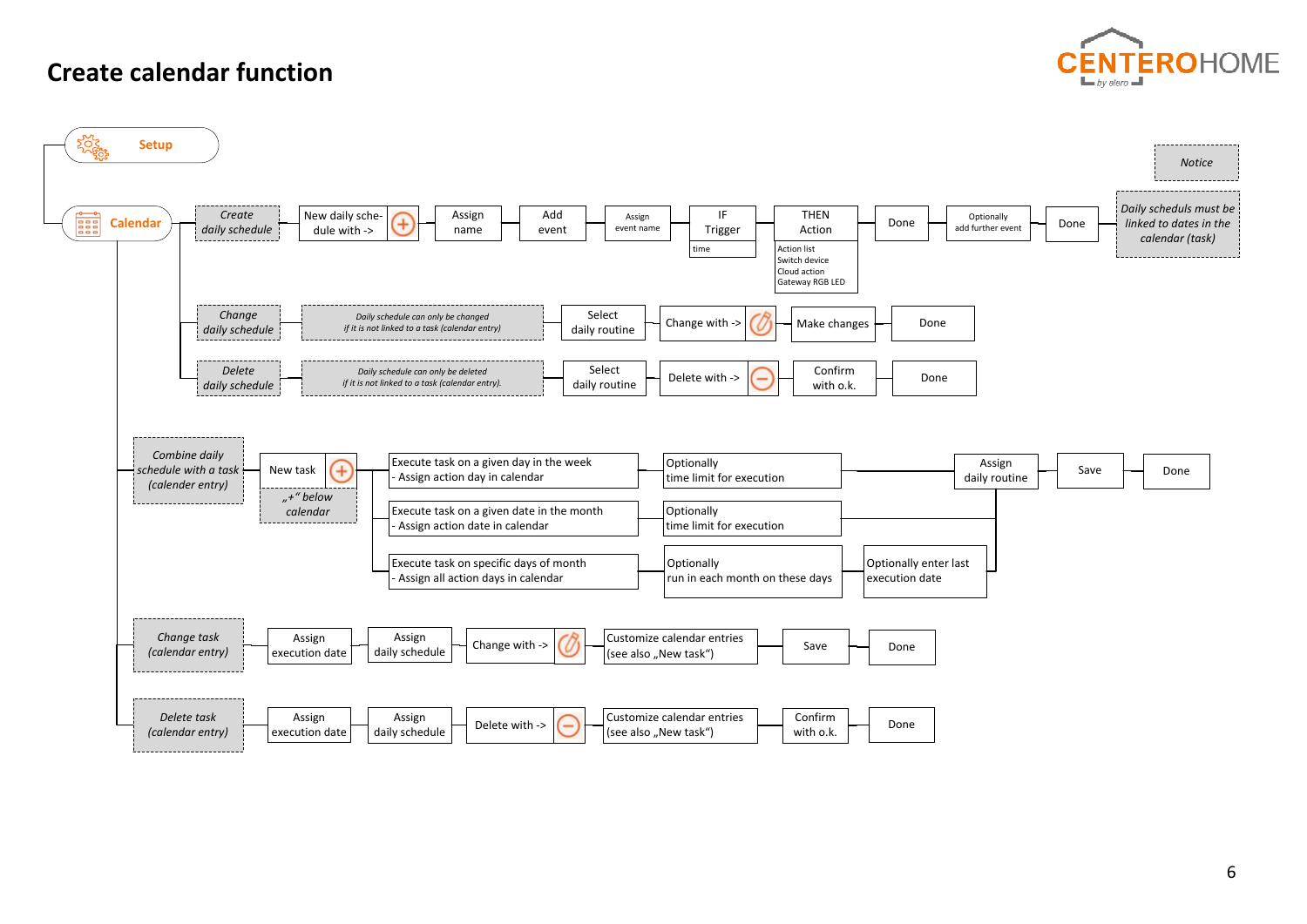## **Activate Plus version Set up NETATMO, SONOS, DoorBird**



### **After the in-app purchase and the activation of the Plus version, addional functions are available, which are activated as follows:**

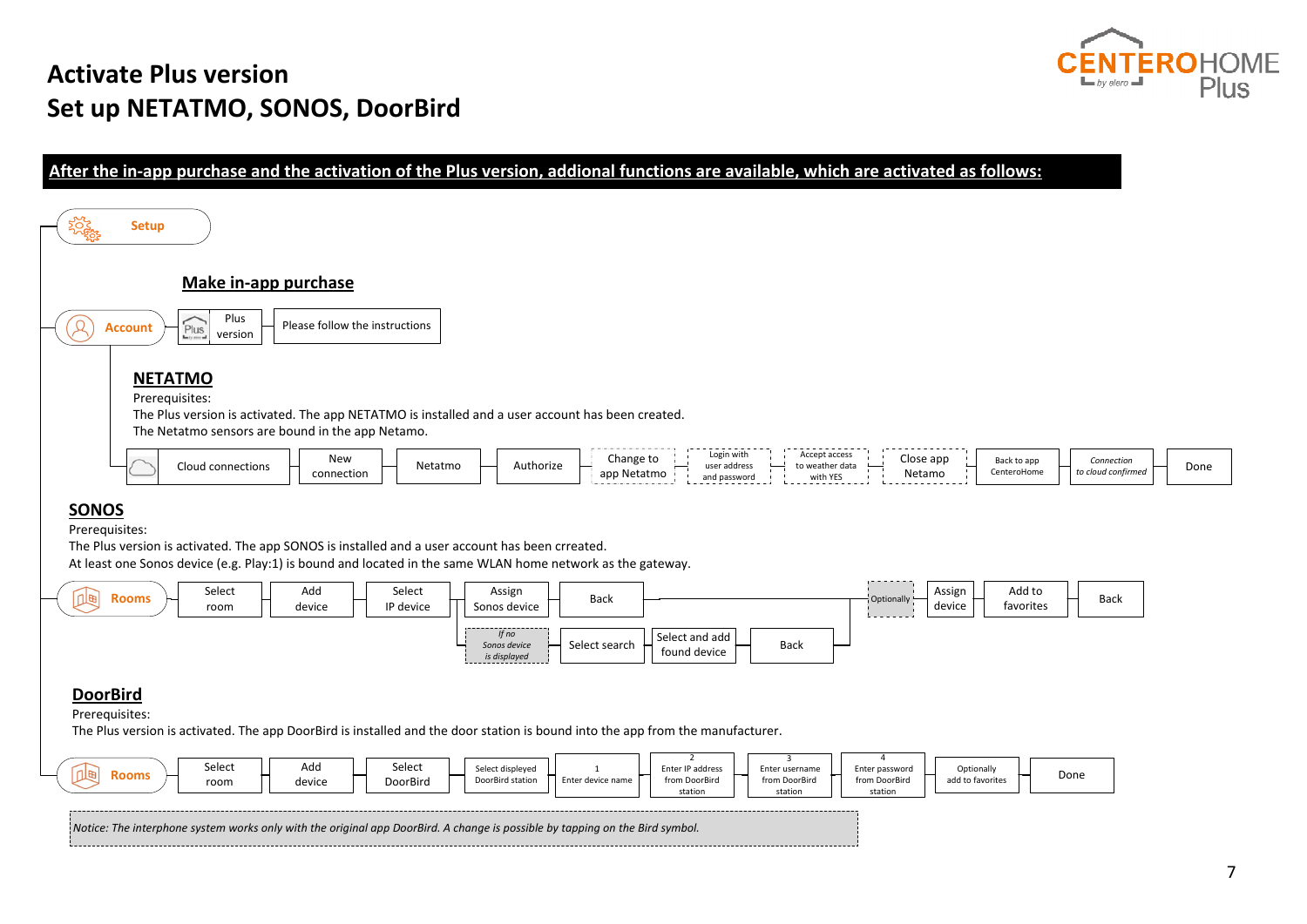

### **After the in-app purchase and the activation of the Plus version, addional functions are available, which are activated as follows:**

In order to be able to operate the devices with Alexa, the following prerequisites must be fulfilled:

- You have an Amazon account
- You have downloaded the app Alexa to your smartphone / tablet
- The current CenteroHome configuration \* can be found in the cloud.
- \* Only the devices for voice control are stored in the app Amazon. Scenes, tasks, calendar functions are not transmitted. Scenes (routines) can be created separately in the app Alexa.

### **Activate skill and load configuration**



### **Add devices (Prerequisites: You are logged in to the app Alexa, the account link to the cloud is active and it contains the current configuration Centero home)**

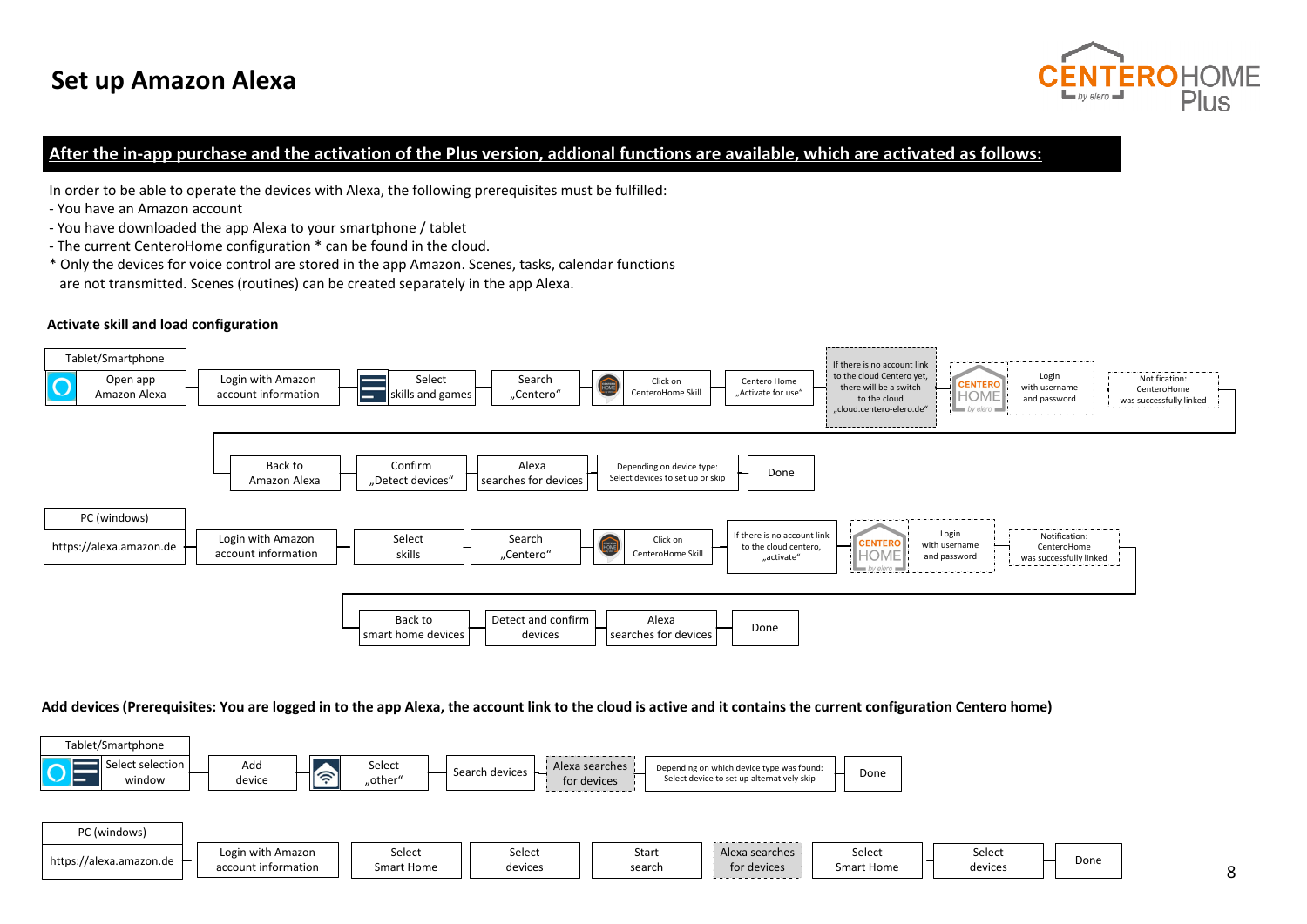### **Save, load, delete configuration in cloud Create gateway backup Change password**

**Delete accountReset app**



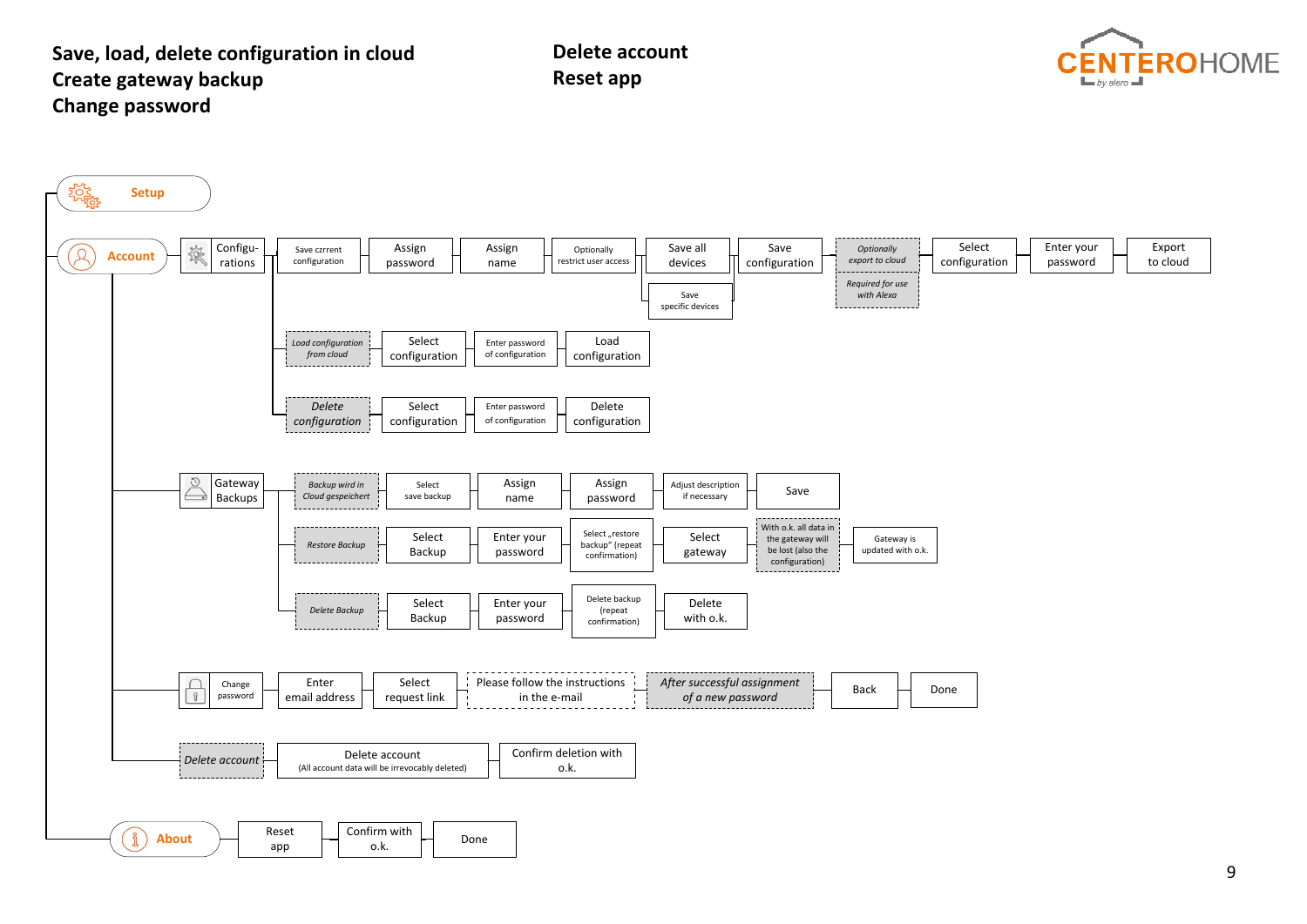# **Activate weather serviceSet language Set colour scheme**

**Data protection Help Impressum**